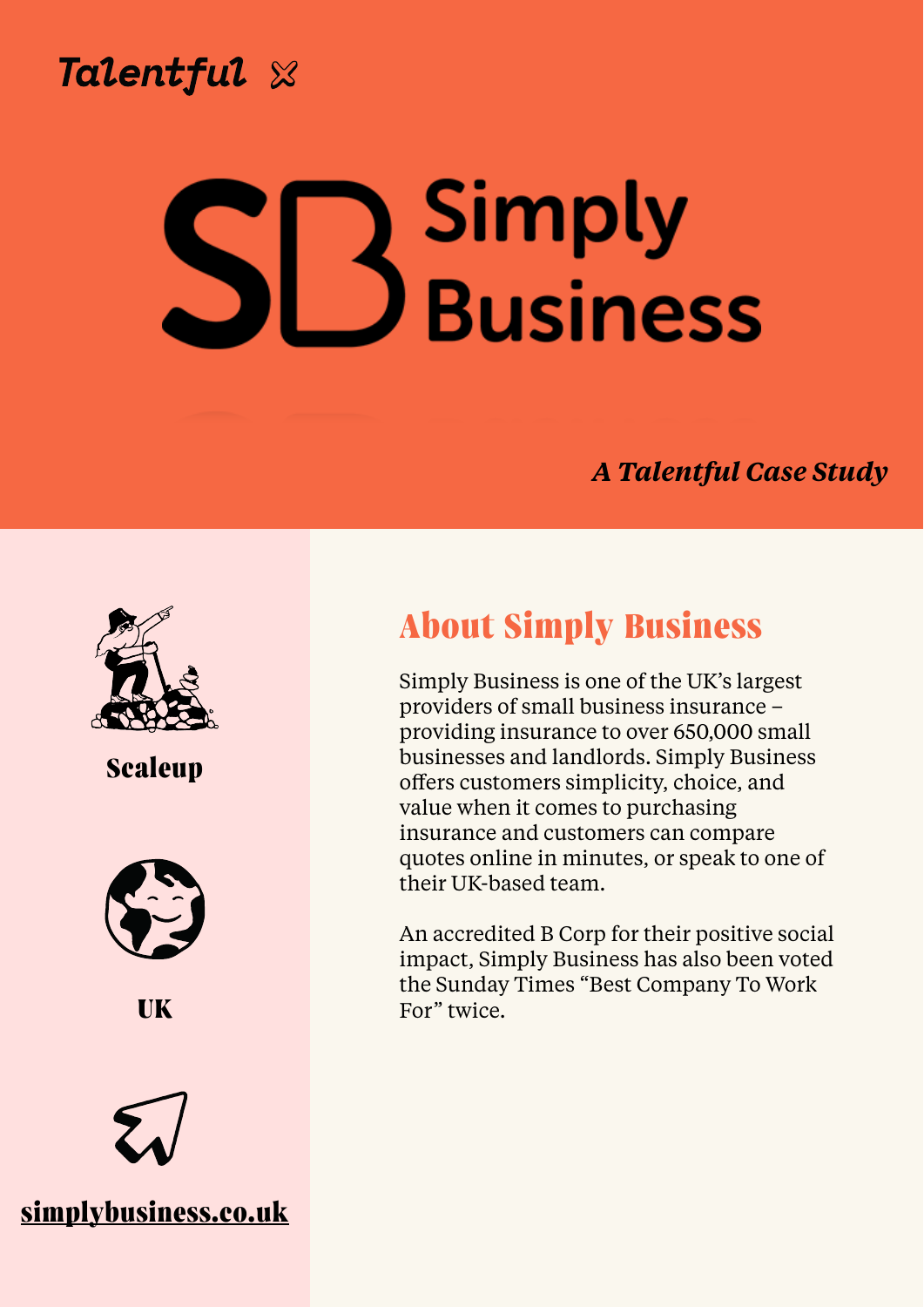

Simply Business were looking to scale their engineering hires by 50% in 2019, focusing on notoriously tricky Ruby roles. However, they had no specialist tech talent acquisition function in-house. This meant that, when it came to hiring for specialised roles like Ruby engineers at pace, there was an over-reliance on external agency spend and no established pipeline.

With their ambitious growth plans this put Simply Business in a precarious position; without the processes in place for their own teams to hire for these roles, there was no obvious solution for how they could start to bring their tech hires in-house and reduce costs in the timeline required.



Were struggling **with specialised, senior tech roles.**

The very first thing that needed to be addressed was to define and establish a slick hiring process for tech hiring. With a proposed Client Lead and two Talent Partners, Talentful were asked to develop the process for both hiring managers and candidates to upskill and partner with Simply Business' internal Talent teams.

With the disparity of candidate experience between the internal team and their external agency rosters a clear area of concern, Talentful integrated and embedded their team fully with the business. A few days on-site every week enabled the Talentful team to get an inside understanding of where the processes needed improving, and what would be needed to set the hiring managers and the internal recruiters up for long-term success.

### **Complete reliance on agency hires.**

**Internal team needed training for specialisms.**